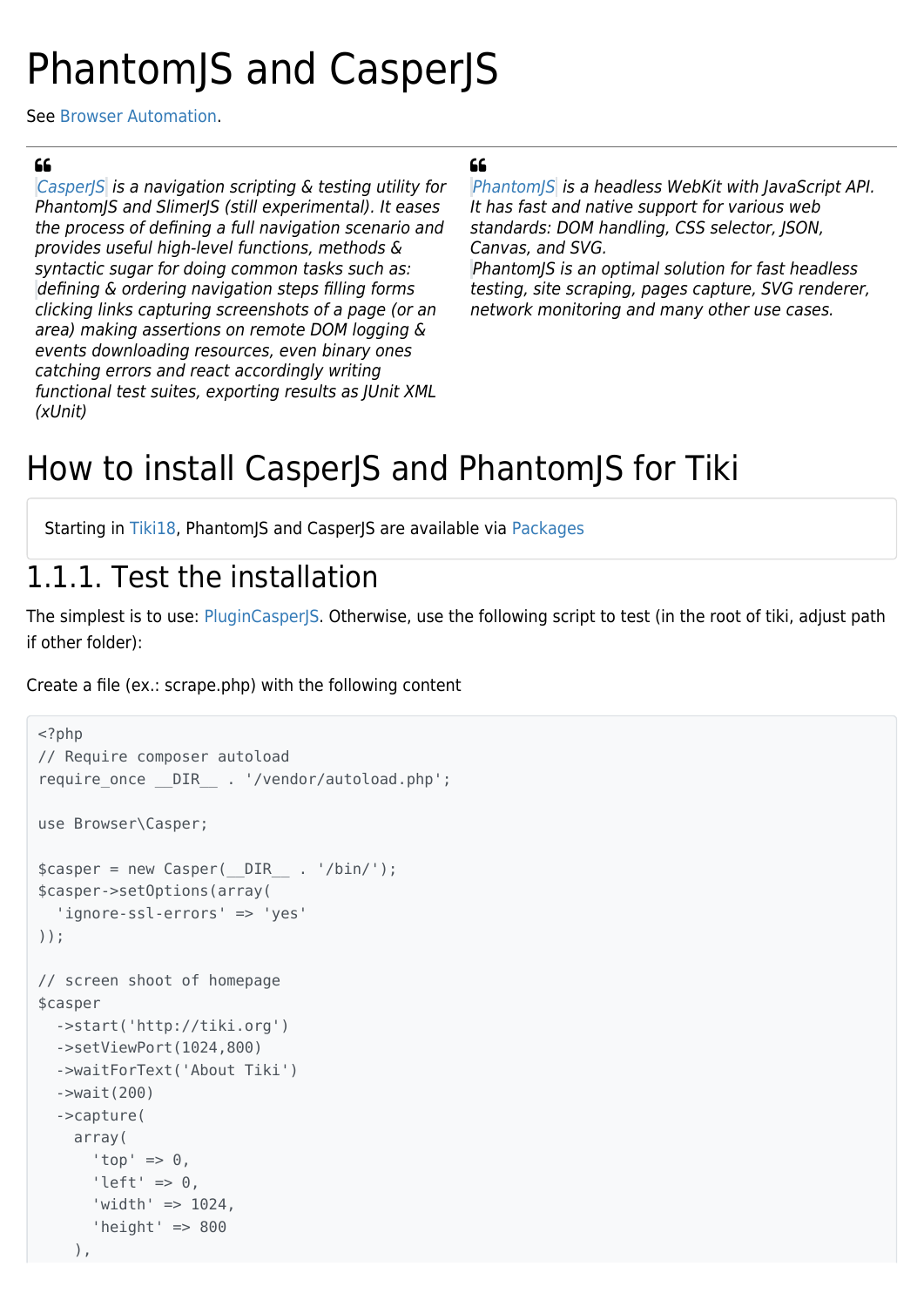```
 'custom-capture.png'
   )
  \rightarrowrun();
echo "The image was captured
chrchr<img alt='' border='0' src='custom-capture.png'>";
```
Once you visit the newly created file, it will fetch the info at <http://tiki.org> and generate custom-capture.png

### 1.1.2. Expose them system-wide (optional)

In case you need to run some custom programs on a server which require casperjs and phantomjs, you may expose those programs to the whole server so that they can get accessed system wide from the usual  $\sqrt{usr/bin}$ folder where all programs are located on symlinked.

Imagine that your root tiki folder is  $\sqrt{var/ww/\text{html}}$ . Then you can create a symbolic link for each of the programs:

```
ln -s /var/www/html/bin/casperjs /usr/bin/casperjs
ln -s /var/www/html/bin/phantomjs /usr/bin/phantomjs
```
This way you will be able to call casperjs or phantomjs from anywere in the server, if you need it for your other custom scripts doing scraping for you sever-side.

### Troubleshooting

If you get the following error, just stop the script and try again later

```
> Tiki\Composer\BootstrapCompiler::build
> Tiki\Composer\CleanVendors::clean
> PhantomInstaller\Installer::installPhantomJS
   - Installing phantomjs (1.9.8)
     Downloading: Connecting...
Could not fetch
https://bitbucket.org/ariya/phantomjs/downloads/phantomjs-1.9.8-linux-x86_64.tar.bz2, please
create a bitbucket OAuth token to to go over the API rate limit
Follow the instructions on
https://confluence.atlassian.com/bitbucket/oauth-on-bitbucket-cloud-238027431.html
to create a consumer. It will be stored in "/root/.composer/auth.json" for future use by
Composer.
Ensure you enter a "Callback URL" or it will not be possible to create an Access Token (this
callback url will not be used by composer)
Consumer Key (hidden):
```

```
To test, and check version
```

```
[root@ ~]# phantomjs -v
1.9.8
```